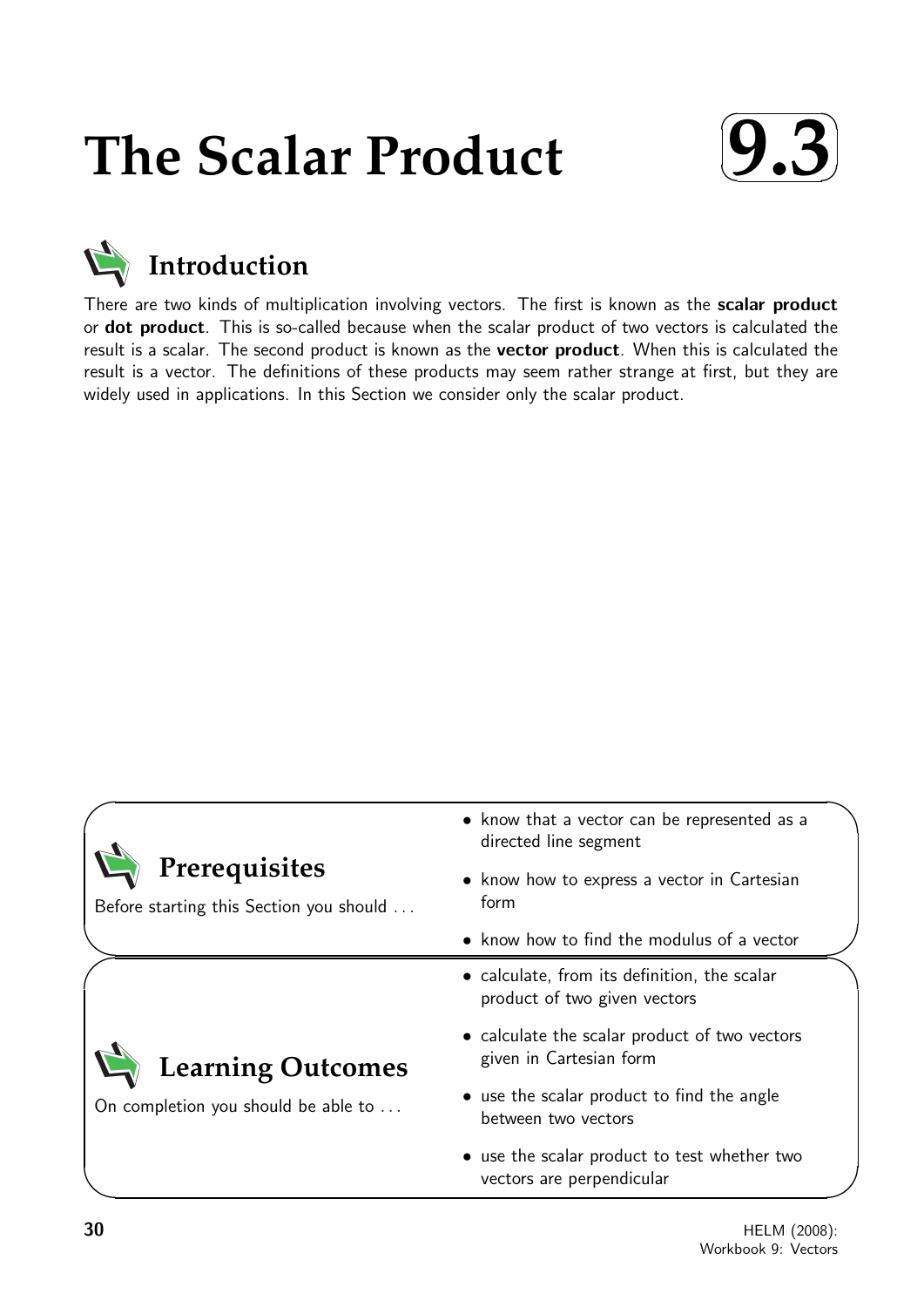

## **1. Definition of the scalar product**

Consider the two vectors  $a$  and  $b$  shown in Figure 29.

 $\tilde{a}$ b θ

**Figure 29**: Two vectors subtend an angle  $\theta$ 

Note that the tails of the two vectors coincide and that the angle between the vectors is labelled  $\theta$ . Their scalar product, denoted by  $a \cdot b$ , is defined as the product  $|a||b| \cos \theta$ . It is very important to use the **dot** in the formula. The dot is the specific symbol for the scalar product, and is the reason why the scalar product is also known as the **dot product**. You should not use a  $\times$  sign in this context because this sign is reserved for the vector product which is quite different.

The angle  $\theta$  is always chosen to lie between 0 and  $\pi$ , and the tails of the two vectors must coincide. Figure 30 shows two incorrect ways of measuring  $\theta$ .



**Figure 30**:  $\theta$  should not be measured in these ways



**The scalar product** of <u>a</u> and <u>b</u> is:  $a \cdot b = |a||b| \cos \theta$ 

We can remember this formula as:

"The modulus of the first vector, multiplied by the modulus of the second vector, multiplied by the cosine of the angle between them."

Clearly  $\underline{b} \cdot \underline{a} = |\underline{b}| |\underline{a}| \cos \theta$  and so

$$
\underline{a} \cdot \underline{b} = \underline{b} \cdot \underline{a}.
$$

Thus we can evaluate a scalar product in any order: the operation is **commutative**.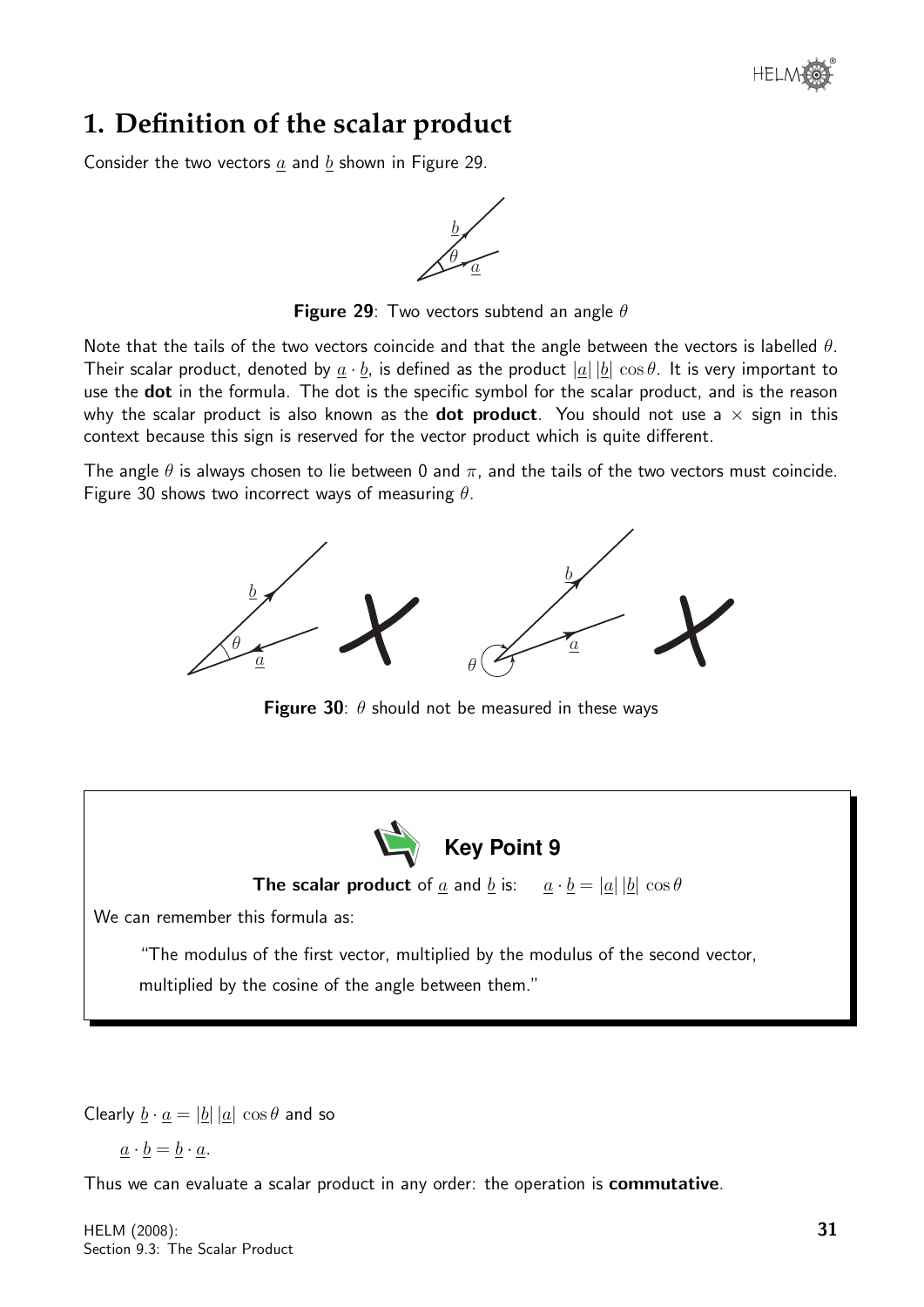

Vectors  $\underline{a}$  and  $\underline{b}$  are shown in the Figure 31. Vector  $\underline{a}$  has modulus 6 and vector  $\underline{b}$ has modulus 7 and the angle between them is  $60^{\circ}$ . Calculate  $\underline{a}.\underline{b}$ .



Figure 31

#### Solution

The angle between the two vectors is  $60^{\circ}$ . Hence

 $a \cdot b = |a| |b| \cos \theta = (6)(7) \cos 60^\circ = 21$ 

The scalar product of  $\underline{a}$  and  $\underline{b}$  is 21. Note that a scalar product is always a scalar.



## **Example 9**

Find  $\underline{i} \cdot \overline{i}$  where  $\underline{i}$  is the unit vector in the direction of the positive x axis.

#### Solution

Because  $i$  is a unit vector its modulus is 1. Also, the angle between  $i$  and itself is zero. Therefore

 $i \underline{i} = (1)(1) \cos 0^\circ = 1$ 

So the scalar product of  $\underline{i}$  with itself equals 1. It is easy to verify that  $j.j = 1$  and  $\underline{k}.\underline{k} = 1$ .



# **Example 10**

Find  $\underline{i} \cdot \underline{j}$  where  $\underline{i}$  and  $\underline{j}$  are unit vectors in the directions of the  $x$  and  $y$  axes.

#### Solution

Because  $i$  and  $j$  are unit vectors they each have a modulus of 1. The angle between the two vectors is 90◦ . Therefore

 $i \cdot j = (1)(1) \cos 90^\circ = 0$ That is  $\underline{i} \cdot \underline{j} = 0$ .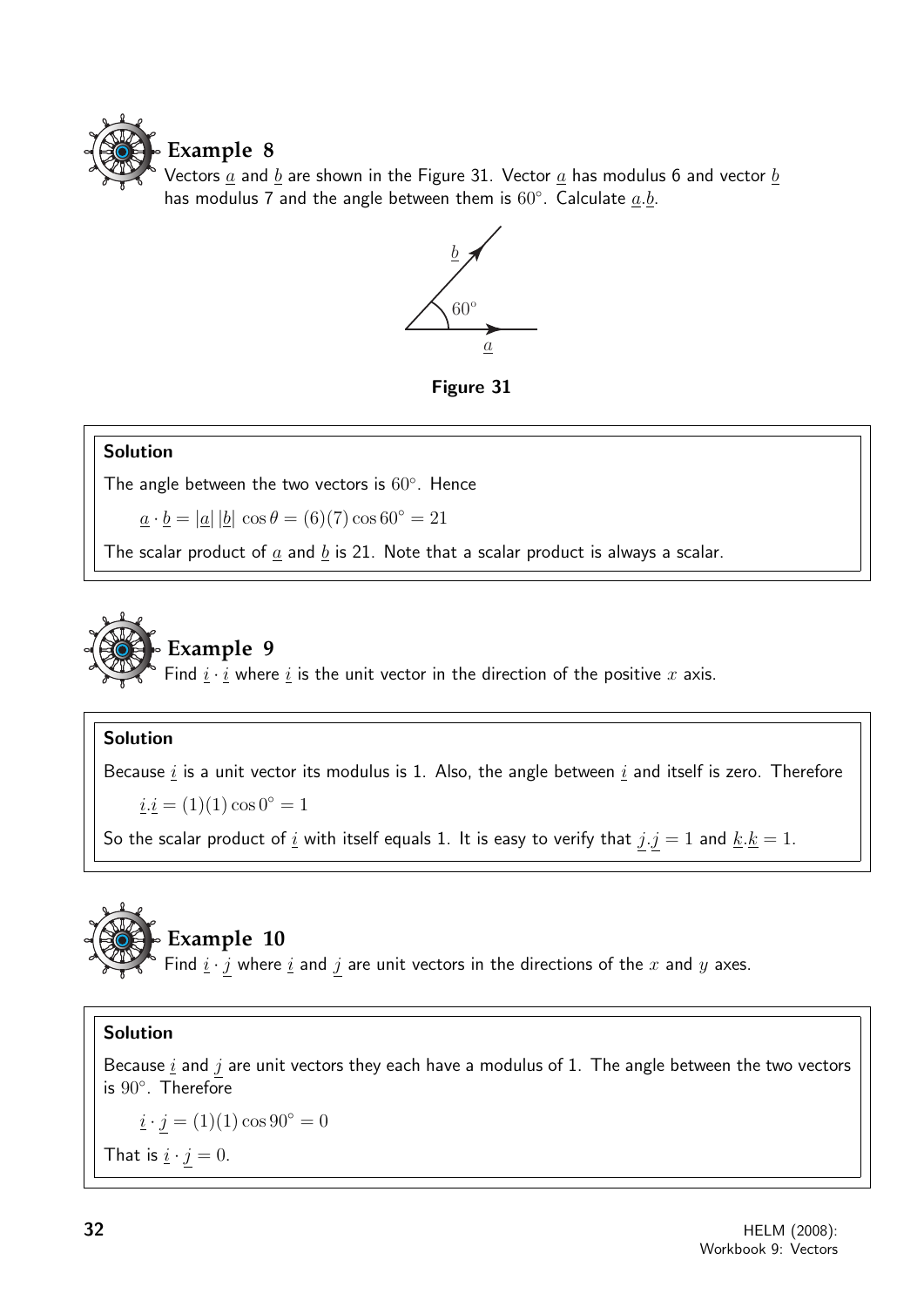

The following results are easily verified:



Generally, whenever any two vectors are perpendicular to each other their scalar product is zero because the angle between the vectors is  $90^\circ$  and  $\cos 90^\circ = 0$ .



The scalar product of perpendicular vectors is zero.

# **2. A formula for finding the scalar product**

We can use the results summarized in Key Point 10 to obtain a formula for finding a scalar product when the vectors are given in Cartesian form. We consider vectors in the  $xy$  plane. Suppose  $\underline{a} = a_1 \underline{i} + a_2 \underline{j}$  and  $\underline{b} = b_1 \underline{i} + b_2 \underline{j}$ . Then

$$
\begin{array}{rcl}\n\underline{a} \cdot \underline{b} & = & (a_1 \underline{i} + a_2 \underline{j}) \cdot (b_1 \underline{i} + b_2 \underline{j}) \\
& = & a_1 \underline{i} \cdot (b_1 \underline{i} + b_2 \underline{j}) + a_2 \underline{j} \cdot (b_1 \underline{i} + b_2 \underline{j}) \\
& = & a_1 b_1 \underline{i} \cdot \underline{i} + a_1 b_2 \underline{i} \cdot \underline{j} + a_2 b_1 \underline{j} \cdot \underline{i} + a_2 b_2 \underline{j} \cdot \underline{j}\n\end{array}
$$

Using the results in Key Point 10 we can simplify this to give the following formula: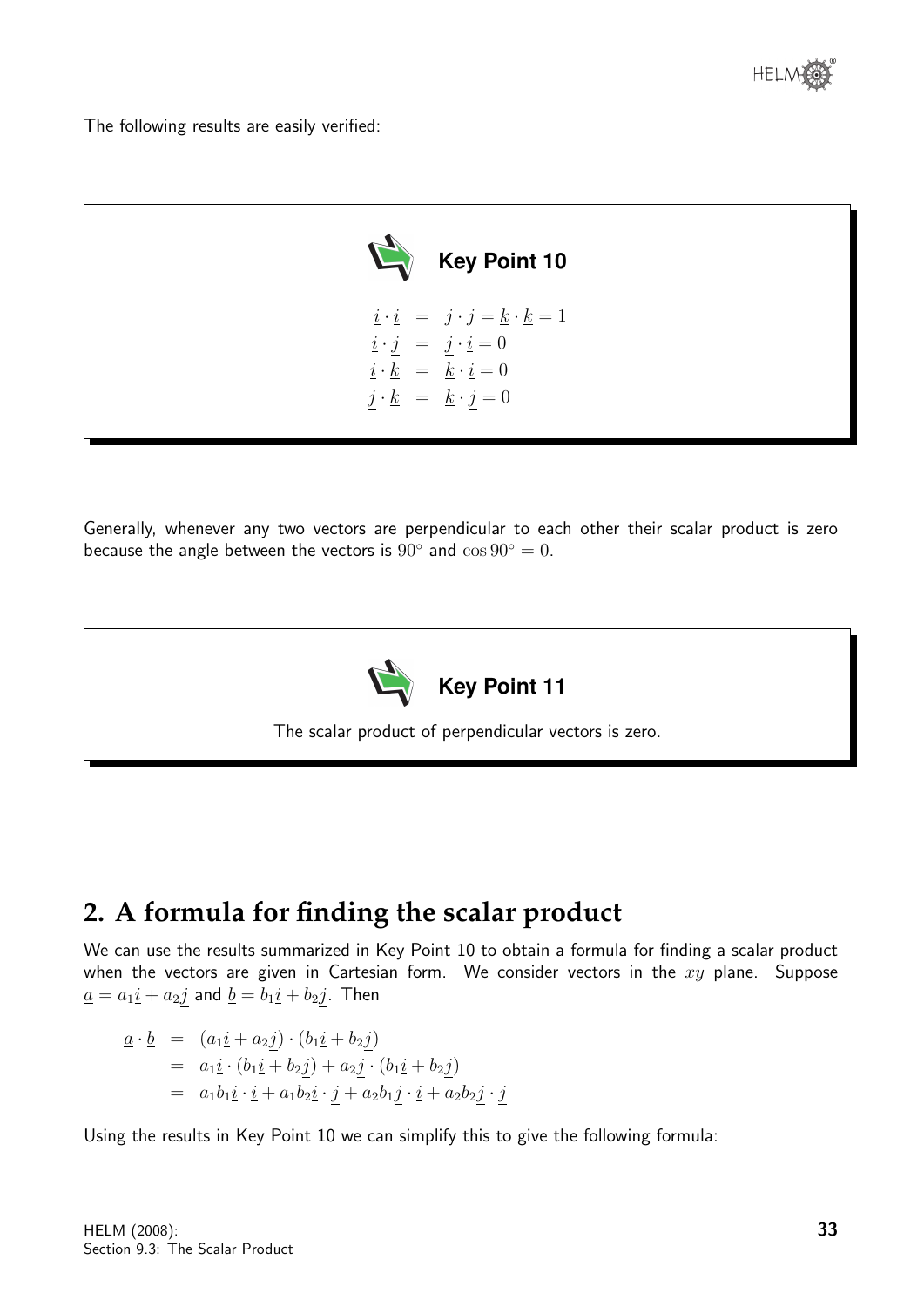

Thus to find the scalar product of two vectors their  $i$  components are multiplied together, their  $j$ components are multiplied together and the results are added.



Solution We use Key Point 12:  $\underline{a} \cdot \underline{b} = (7\underline{i} + 8\underline{j}) \cdot (5\underline{i} - 2\underline{j}) = (7)(5) + (8)(-2) = 35 - 16 = 19$ 

The formula readily generalises to vectors in three dimensions as follows:





#### Solution

We use the formula in Key Point 13:

 $\underline{a} \cdot \underline{b} = (5)(8) + (3)(-9) + (-2)(11) = 40 - 27 - 22 = -9$ 

Note again that the result is a scalar: there are no  $i$ 's,  $j$ 's, or  $\underline{k}$ 's in the answer.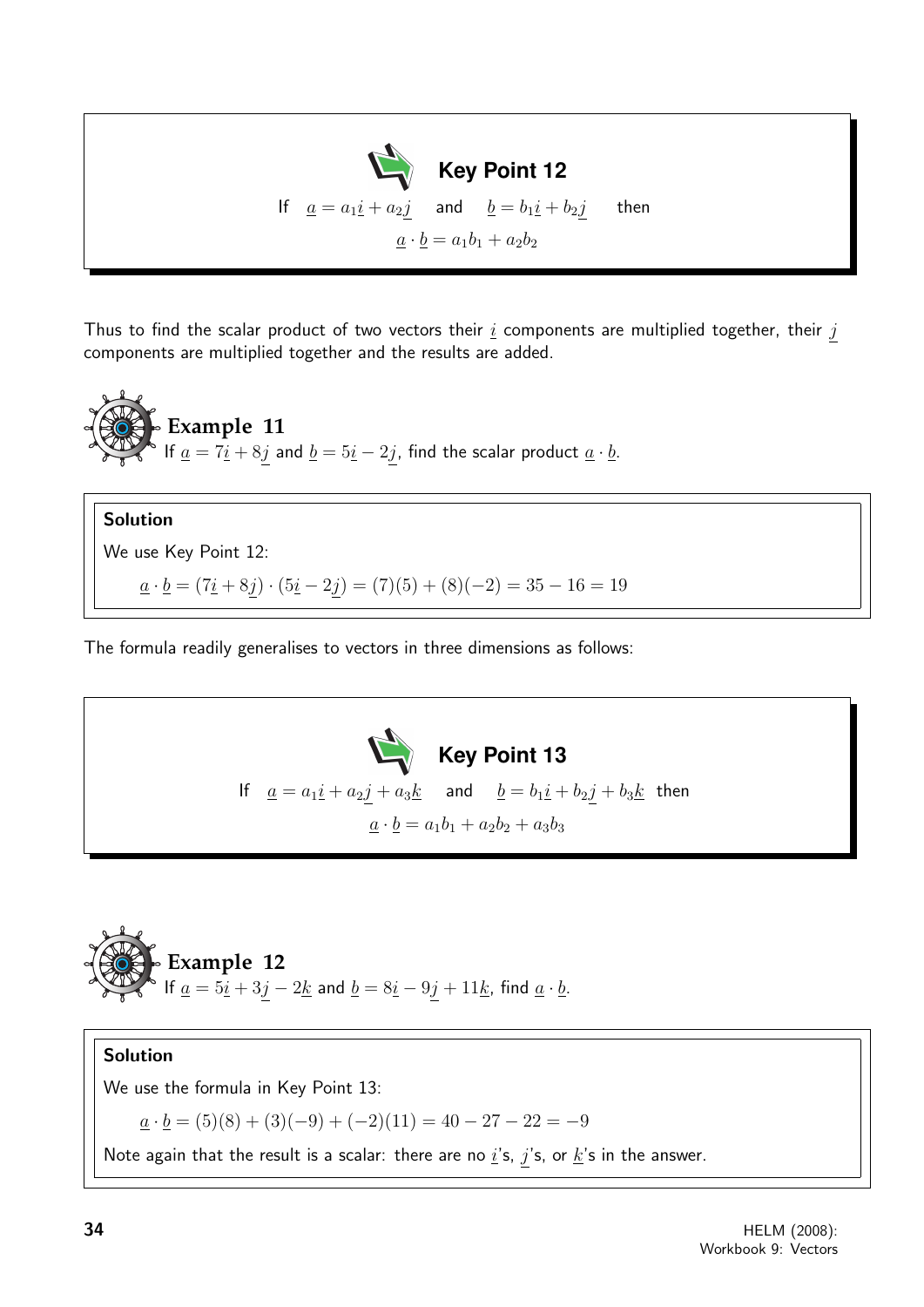$$
\underbrace{\text{Task}}_{\text{if } p = 4\underline{i} - 3\underline{j} + 7\underline{k} \text{ and } \underline{q} = 6\underline{i} - \underline{j} + 2\underline{k}, \text{ find } \underline{p} \cdot \underline{q}.
$$

Use Key Point 13:

| <b>Your solution</b> |  |
|----------------------|--|
|                      |  |
| <b>Answer</b>        |  |
| 41                   |  |

**Task** If 
$$
\underline{r} = 3\underline{i} + 2\underline{j} + 9\underline{k}
$$
 find  $\underline{r} \cdot \underline{r}$ . Show that this is the same as  $|\underline{r}|^2$ .

| <b>Your solution</b>                                                                                                                                                                                                              |
|-----------------------------------------------------------------------------------------------------------------------------------------------------------------------------------------------------------------------------------|
|                                                                                                                                                                                                                                   |
|                                                                                                                                                                                                                                   |
| <b>Answer</b>                                                                                                                                                                                                                     |
| $\lbrack \underline{r} \cdot \underline{r} = (3\underline{i} + 2j + 9\underline{k}) \cdot (3\underline{i} + 2j + 9\underline{k}) = 3\underline{i} \cdot 3\underline{i} + 3\underline{i} \cdot 2j + \cdots = 9 + 0 + \cdots = 94.$ |
| $ \underline{r}  = \sqrt{9+4+81} = \sqrt{94}$ , hence $ \underline{r} ^2 = \underline{r} \cdot \underline{r}$ .                                                                                                                   |

The above result is generally true:

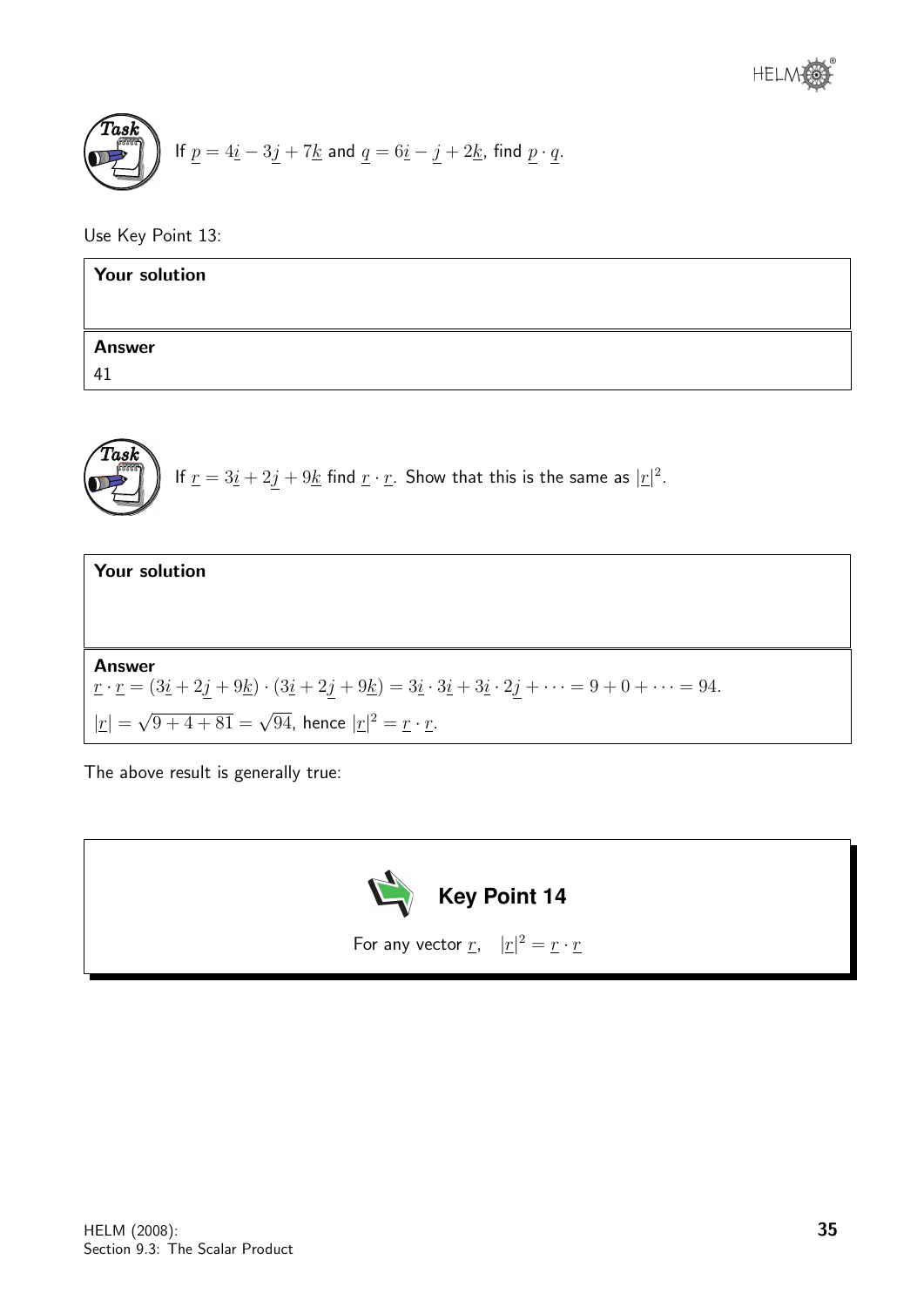# **3. Resolving one vector along another**

The scalar product can be used to find the component of a vector in the direction of another vector. Consider Figure 32 which shows two arbitrary vectors a and n. Let  $\hat{n}$  be a **unit vector** in the direction of  $\underline{n}$ .



#### Figure 32

Study the figure carefully and note that a perpendicular has been drawn from P to meet n at Q. The distance  $OQ$  is called the **projection** of  $\underline{a}$  onto  $\underline{n}$ . Simple trigonometry tells us that the length of the projection is  $|a| \cos \theta$ . Now by taking the scalar product of  $\underline{a}$  with the unit vector  $\underline{\hat{n}}$  we find

 $\underline{a} \cdot \hat{\underline{n}} = |\underline{a}| |\hat{\underline{n}}| \cos \theta = |\underline{a}| \cos \theta$  (since  $|\hat{\underline{n}}| = 1$ )

We conclude that





## **Example 13**

Figure 33 shows a plane containing the point  $A$  which has position vector  $a$ . The vector  $\hat{n}$  is a unit vector perpendicular to the plane (such a vector is called a normal vector). Find an expression for the perpendicular distance,  $\ell$ , of the plane from the origin.



Figure 33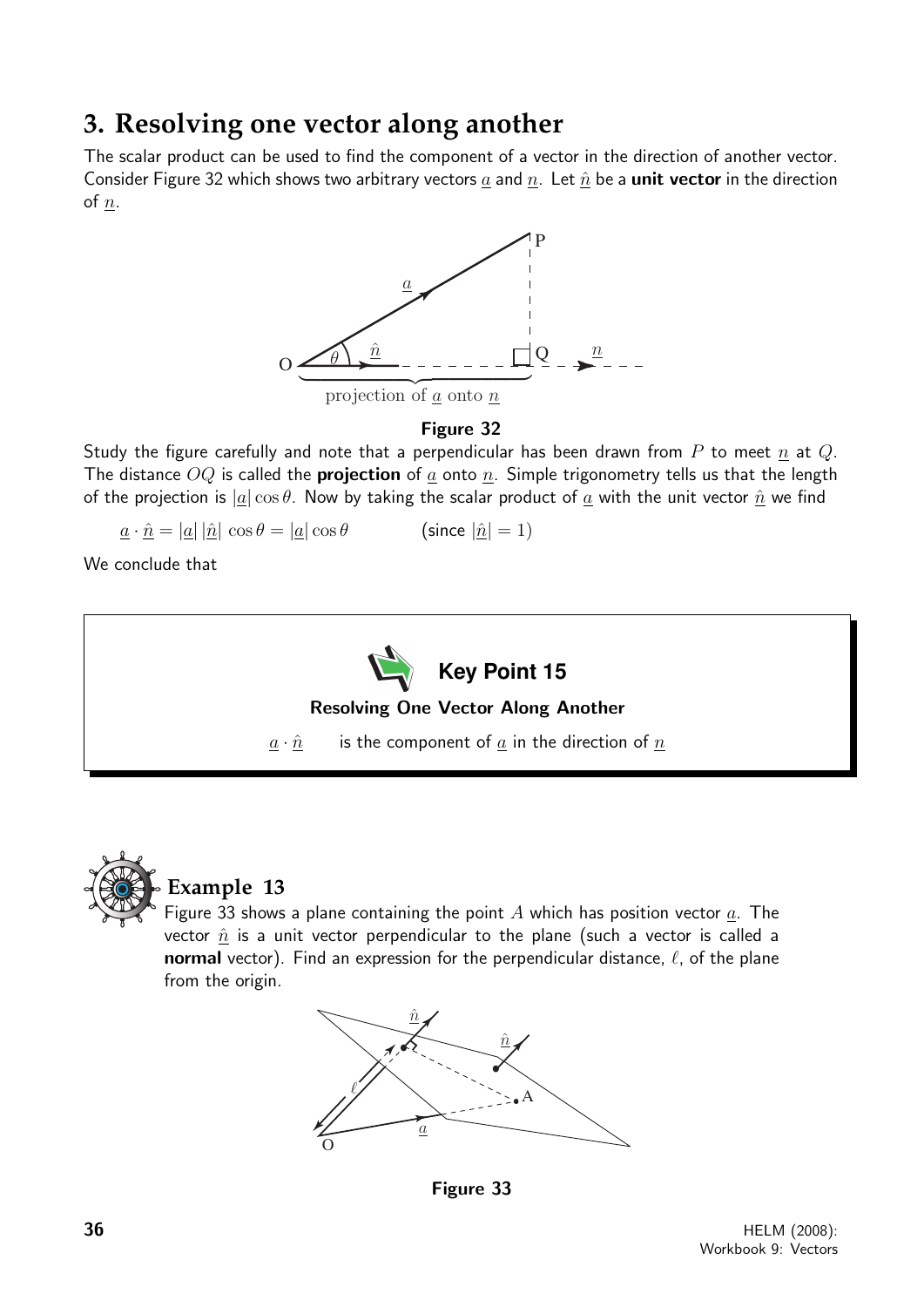

#### Solution

From the diagram we note that the perpendicular distance  $\ell$  of the plane from the origin is the projection of a onto  $\hat{n}$  and, using Key Point 15, is thus  $a \cdot \hat{n}$ .

# **4. Using the scalar product to find the angle between vectors**

We have two distinct ways of calculating the scalar product of two vectors. From Key Point 9  $\underline{a} \cdot \underline{b} = |\underline{a}| |\underline{b}| \cos \theta$  whilst from Key Point 13  $\underline{a} \cdot \underline{b} = a_1b_1 + a_2b_2 + a_3b_3$ . Both methods of calculating the scalar product are entirely equivalent and will always give the same value for the scalar product. We can exploit this correspondence to find the angle between two vectors. The following example illustrates the procedure to be followed.



### **Example 14**

Find the angle between the vectors  $\underline{a} = 5\underline{i} + 3\underline{j} - 2\underline{k}$  and  $\underline{b} = 8\underline{i} - 9\underline{j} + 11\underline{k}$ .

#### Solution

The scalar product of these two vectors has already been found in Example 12 to be  $-9$ . The modulus of <u>a</u> is  $\sqrt{5^2 + 3^2 + (-2)^2} = \sqrt{38}$ . The modulus of <u>b</u> is  $\sqrt{8^2 + (-9)^2 + 11^2} = \sqrt{266}$ . Substituting these values for  $\underline{a} \cdot \underline{b}$ ,  $|\underline{a}|$  and  $\underline{b}$  into the formula for the scalar product we find

$$
\begin{array}{rcl}\n\underline{a} \cdot \underline{b} & = & |\underline{a}| |\underline{b}| \, \cos \theta \\
-9 & = & \sqrt{38} \sqrt{266} \cos \theta\n\end{array}
$$

from which

$$
\cos \theta = \frac{-9}{\sqrt{38}\sqrt{266}} = -0.0895
$$
  
so that  $\theta = \cos^{-1}(-0.0895) = 95.14^{\circ}$ 

In general, the angle between two vectors can be found from the following formula:



The angle  $\theta$  between vectors  $\underline{a}$ ,  $\underline{b}$  is such that:

$$
\cos \theta = \frac{\underline{a} \cdot \underline{b}}{|\underline{a}| |\underline{b}|}
$$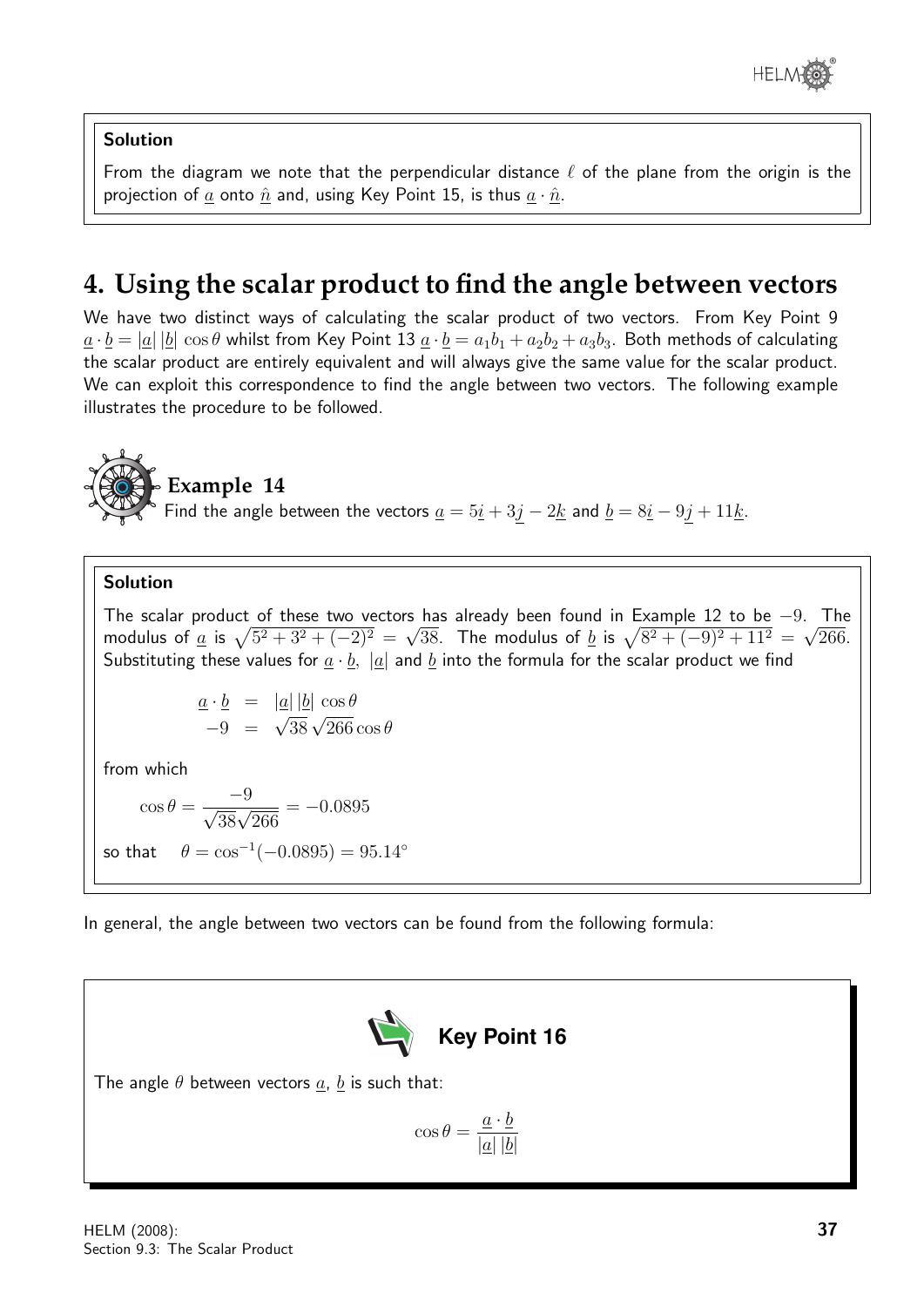#### **Exercises**

- 1. If  $\underline{a} = 2\underline{i} 5\underline{j}$  and  $\underline{b} = 3\underline{i} + 2\underline{j}$  find  $\underline{a} \cdot \underline{b}$  and verify that  $\underline{a} \cdot \underline{b} = \underline{b} \cdot \underline{a}$ .
- 2. Find the angle between  $\underline{p} = 3\underline{i} \underline{j}$  and  $\underline{q} = -4\underline{i} + 6\underline{j}$ .
- 3. Use the definition of the scalar product to show that if two vectors are perpendicular, their scalar product is zero.
- 4. If  $\underline{a}$  and  $\underline{b}$  are perpendicular, simplify  $(\underline{a} 2\underline{b}) \cdot (3\underline{a} + 5\underline{b})$ .
- 5. If  $p = \underline{i} + 8\underline{j} + 7\underline{k}$  and  $q = 3\underline{i} 2\underline{j} + 5\underline{k}$ , find  $p \cdot q$ .
- 6. Show that the vectors  $\frac{1}{2}\underline{i} + \underline{j}$  and  $2\underline{i} \underline{j}$  are perpendicular.
- 7. The work done by a force  $F$  in moving a body through a displacement  $r$  is given by  $F \cdot r$ . Find the work done by the force  $\underline{F} = 3\underline{i} + 7\underline{k}$  if it causes a body to move from the point with coordinates  $(1, 1, 2)$  to the point  $(7, 3, 5)$ .
- 8. Find the angle between the vectors  $\underline{i} \underline{j} \underline{k}$  and  $2\underline{i} + \underline{j} + 2\underline{k}$ .

#### Answers

1. −4.

- 2. 142.1 ,
- 3. This follows from the fact that  $\cos \theta = 0$  since  $\theta = 90^{\circ}$ .
- 4.  $3a^2 10b^2$ .
- 5. 22.
- 6. This follows from the scalar product being zero.
- 7. 39 units.
- 8. 101.1 ◦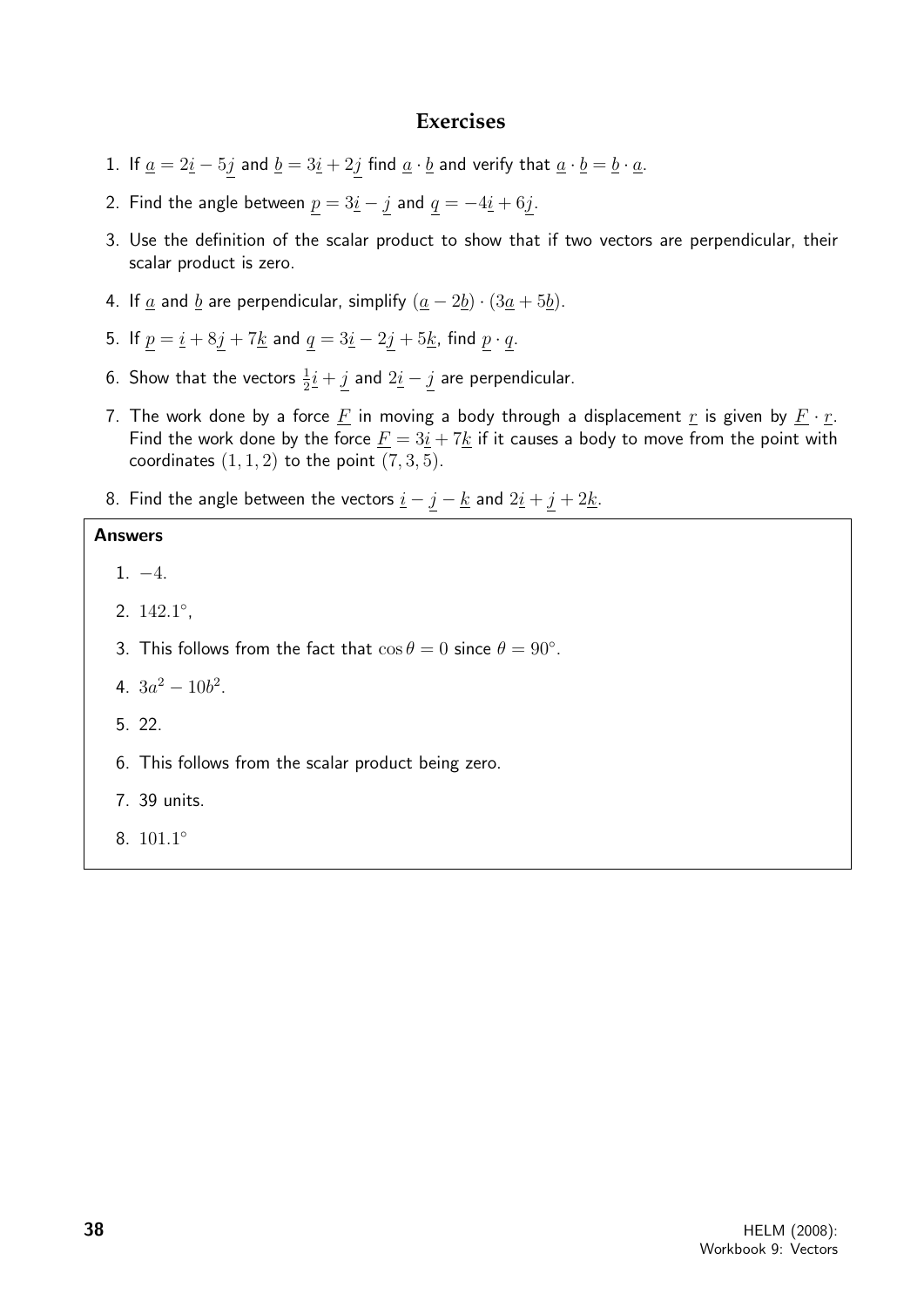

## **5. Vectors and electrostatics**

Electricity is important in several branches of engineering - not only in electrical or electronic engineering. For example the design of the electrostatic precipitator plates for cleaning the solid fuel power stations involves both mechanical engineering (structures and mechanical rapping systems for cleaning the plates) and electrostatics (to determine the electrical forces between solid particles and plates).

The following example and tasks relate to the electrostatic forces between particles. Electric charge is measured in coulombs (C). Charges can be either positive or negative.

#### The force between two charges

Let  $q_1$  and  $q_2$  be two charges in free space located at points  $P_1$  and  $P_2$ . Then  $q_1$  will experience a force due to the presence of  $q_2$  and directed from  $P_2$  towards  $P_1$ .

This force is of magnitude  $K \frac{q_1 q_2}{r^2}$  $\frac{142}{r^2}$  where r is the distance between  $P_1$  and  $P_2$  and  $K$  is a constant. In vector notation this coulomb force (measured in newtons) can then be expressed as  $\underline{F} = K \frac{q_1 q_2}{r^2}$  $rac{1}{r^2}$   $\hat{r}$ where  $\hat{r}$  is a unit vector directed from  $P_2$  towards  $P_1$ .

The constant  $K$  is known to be  $\frac{1}{4}$  $4\pi\varepsilon_0$ where  $\varepsilon_0 = 8.854 \times 10^{-12}$  F m $^{-1}$  (farads per metre).

#### The electric field

A unit charge located at a general point  $G$  will then experience a force  $\frac{Kq_{1}}{2}$  $r_1^2$  $\hat r_1$  (where  $\hat r_1$  is the unit vector directed from  $P_1$  towards G) due to a charge  $q_1$  located at  $P_1$ . This is the electric field  $\underline{E}$ newtons per coulomb ( ${\sf N}$   ${\sf C}^{-1}$  or alternatively  ${\sf V}$  m $^{-1})$  at  $G$  due to the presence of  $q_1.$ For several point charges  $q_1$  at  $P_1$ ,  $q_2$  at  $P_2$  etc., the total electric field  $E$  at G is given by

$$
\underline{E} = \frac{Kq_1}{r_1^2} \hat{r}_1 + \frac{Kq_2}{r_2^2} \hat{r}_2 + \dots
$$

where  $\hat{\underline{r}}_i$  is the unit vector directed from point  $P_i$  towards  $G.$ From the definition of a unit vector we see that

$$
\underline{E} = \frac{Kq_1}{r_1^2} \frac{r_1}{|r_1|} + \frac{Kq_2}{r_2^2} \frac{r_2}{|r_2|} + \dots = \frac{Kq_1}{|r_1|^3} r_1 + \frac{Kq_2}{|r_2|^3} r_2 + \dots = \frac{1}{4\pi\varepsilon_0} \left[ \frac{q_1}{|r_1|^3} r_1 + \frac{q_2}{|r_2|^3} r_2 + \dots \right]
$$

where  $\mathbf{r}_i$  is the vector directed from point  $P_i$  towards  $G,$  so that  $\mathbf{r}_1 = \underline{OG} - \underline{OP}_1$  etc., where  $\underline{OG}$ and  $\overline{OP}_1$  are the position vectors of  $G$  and  $P_1$  (see Figure 34).



Figure 34

$$
\underline{OP_1} + \underline{P_1G} = \underline{OG} \qquad \qquad \underline{P_1G} = \underline{OG} - \underline{OP_1}
$$

#### The work done

The work done W (energy expended) in moving a charge q through a distance dS, in a direction given by the unit vector  $S/|S|$ , in an electric field  $E$  is (defined by)

$$
W = -q\underline{E}.\mathrm{d}\underline{S} \tag{4}
$$

where  $W$  is in joules.

HELM (2008): Section 9.3: The Scalar Product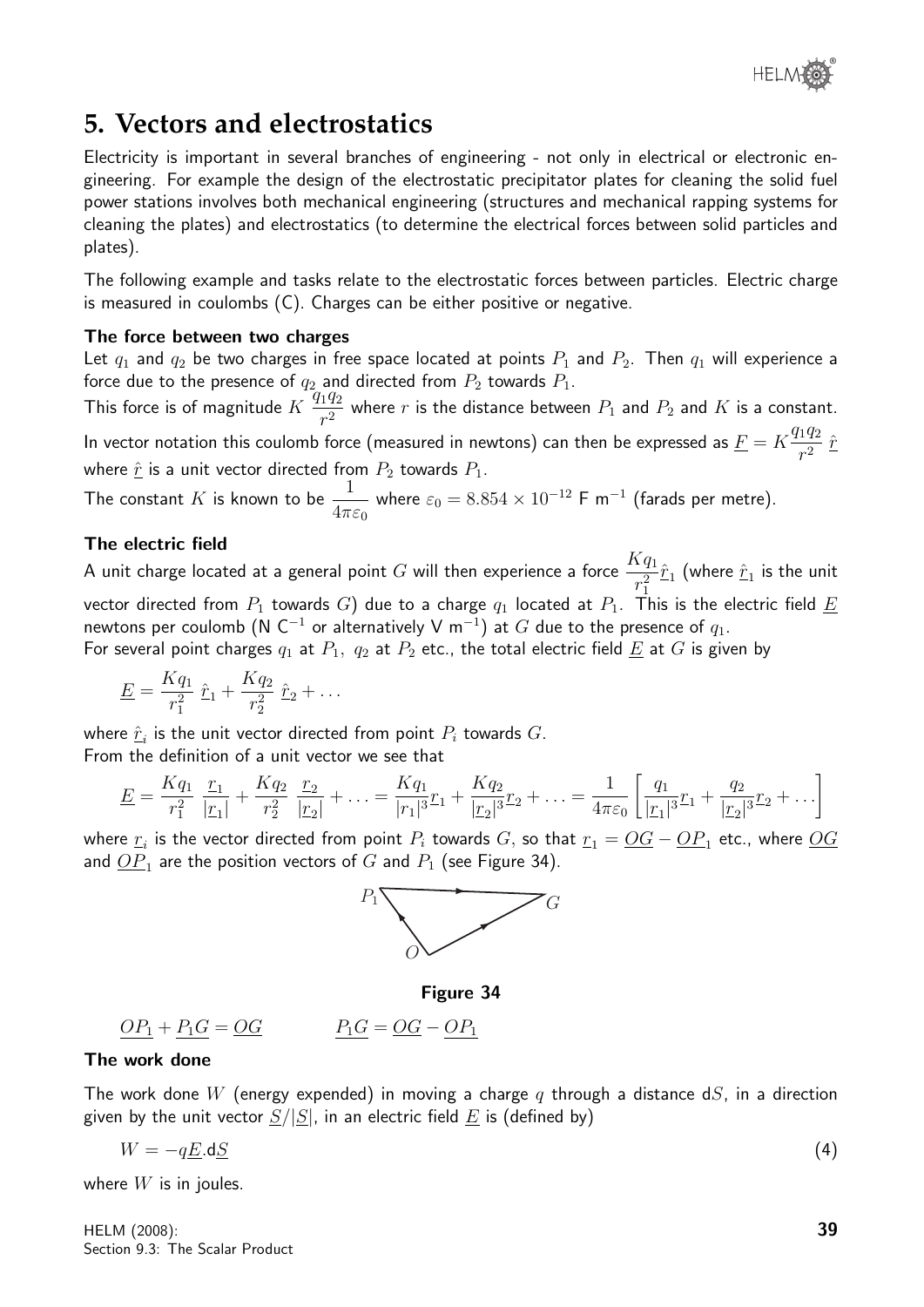

## **Engineering Example 1**

## **Field due to point charges**

In free space, point charge  $q_1 = 10$  nC (1 nC =  $10^{-9}$ C, i.e. a nanocoulomb) is at  $P_1(0, -4, 0)$  and charge  $q_2 = 20$  nC is at  $P_2 = (0, 0, 4)$ .

[Note: Since the x-coordinate of both charges is zero, the problem is two-dimensional in the  $yz$  plane as shown in Figure 35.]



#### Figure 35

- (a) Find the field at the origin  $\underline{E}_{1,2}$  due to  $q_1$  and  $q_2$ .
- (b) Where should a third charge  $q_3 = 30 \text{ nC}$  be placed in the  $yz$  plane so that the total field due to  $q_1, q_2, q_3$  is zero at the origin?

#### Solution

(a) Total field at the origin  $\underline{E}_{1,2}$  = (field at origin due to charge at  $P_1$ ) + (field at origin due to charge at  $P_2$ ). Therefore

$$
\underline{E}_{1,2} = \frac{10 \times 10^{-9}}{4\pi \times 8.854 \times 10^{-12} \times 4^2} \underline{j} + \frac{20 \times 10^{-9}}{4\pi \times 8.854 \times 10^{-12} \times 4^2} (-\underline{k}) = 5.617 \underline{j} - 11.23 \underline{k}
$$

(The negative sign in front of the second term results from the fact that the direction from  $P_2$  to O is in the  $-z$  direction.)

(b) Suppose the third charge  $q_3 = 30$  nC is placed at  $P_3(0, a, b)$ . The field at the origin due to the third charge is

$$
\underline{E}_3 = \frac{30 \times 10^{-9}}{4\pi \times 8.854 \times 10^{-12} \times (a^2 + b^2)} \times \frac{-(aj + bk)}{(a^2 + b^2)^{1/2}},
$$

where  $aj + b\underline{k}$  $\frac{2}{(a^2+b^2)^{1/2}}$  is the unit vector in the direction from O to  $P_3$ 

If the position of the third charge is such that the total field at the origin is zero, then  $\underline{E}_3=-\underline{E}_{1,2}.$ There are two unknowns (a and b). We can write down two equations by considering the j and  $\underline{k}$ directions.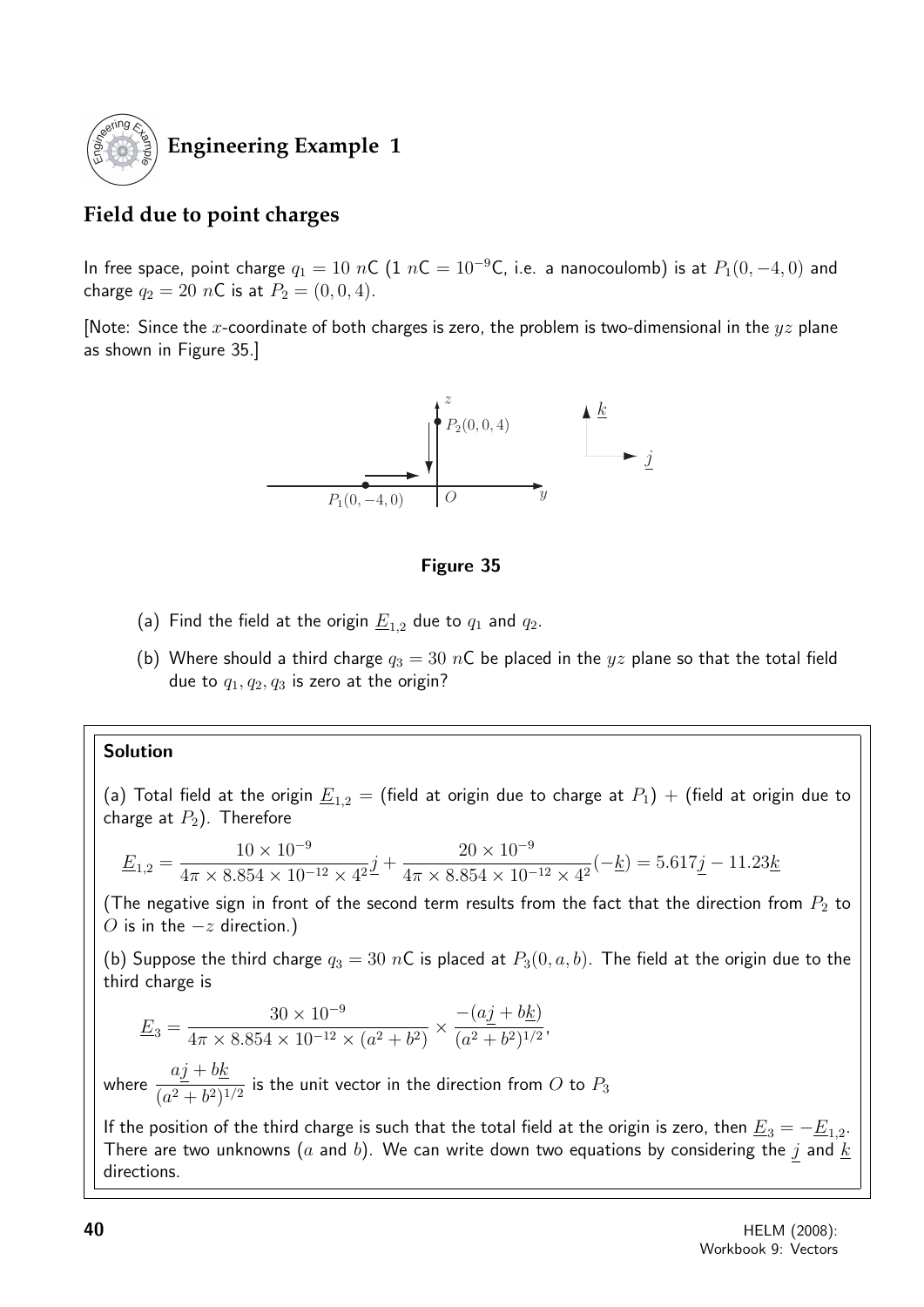

| Solution (contd.)                                                                                                                                                                      |     |
|----------------------------------------------------------------------------------------------------------------------------------------------------------------------------------------|-----|
| $\underline{E}_3 = -269.6 \left[ \frac{a}{(a^2 + b^2)^{3/2}} \underline{j} + \frac{b}{(a^2 + b^2)^{3/2}} \underline{k} \right]$<br>$\underline{E}_{1,2} = 5.617j - 11.23\underline{k}$ |     |
| So                                                                                                                                                                                     |     |
| $5.617 = 269.6 \times \frac{a}{(a^2 + b^2)^{3/2}}$                                                                                                                                     | (1) |
| $-11.23 = 269.6 \times \frac{b}{(a^2 + b^2)^{3/2}}$                                                                                                                                    | (2) |
| So                                                                                                                                                                                     |     |
| $\frac{a}{(a^2+b^2)^{3/2}}=0.02083$                                                                                                                                                    | (3) |
| $\frac{b}{(a^2 + b^2)^{3/2}} = -0.04165$                                                                                                                                               | (4) |
| Squaring and adding (3) and (4) gives $\frac{a^2 + b^2}{(a^2 + b^2)^3} = 0.002169$                                                                                                     |     |
| So                                                                                                                                                                                     |     |
| $(a^{2}+b^{2})=21.47$                                                                                                                                                                  | (5) |
| Substituting back from (5) into (1) and (2) gives $a = 2.07$ and $b = -4.14$ , to 3 s.f.                                                                                               |     |



Eight point charges of 1 nC each are located at the corners of a cube in free space which is 1 m on each side (see Figure 36). Calculate  $|E|$  at

- (a) the centre of the cube
- (b) the centre of any face
- (c) the centre of any edge.



Figure 36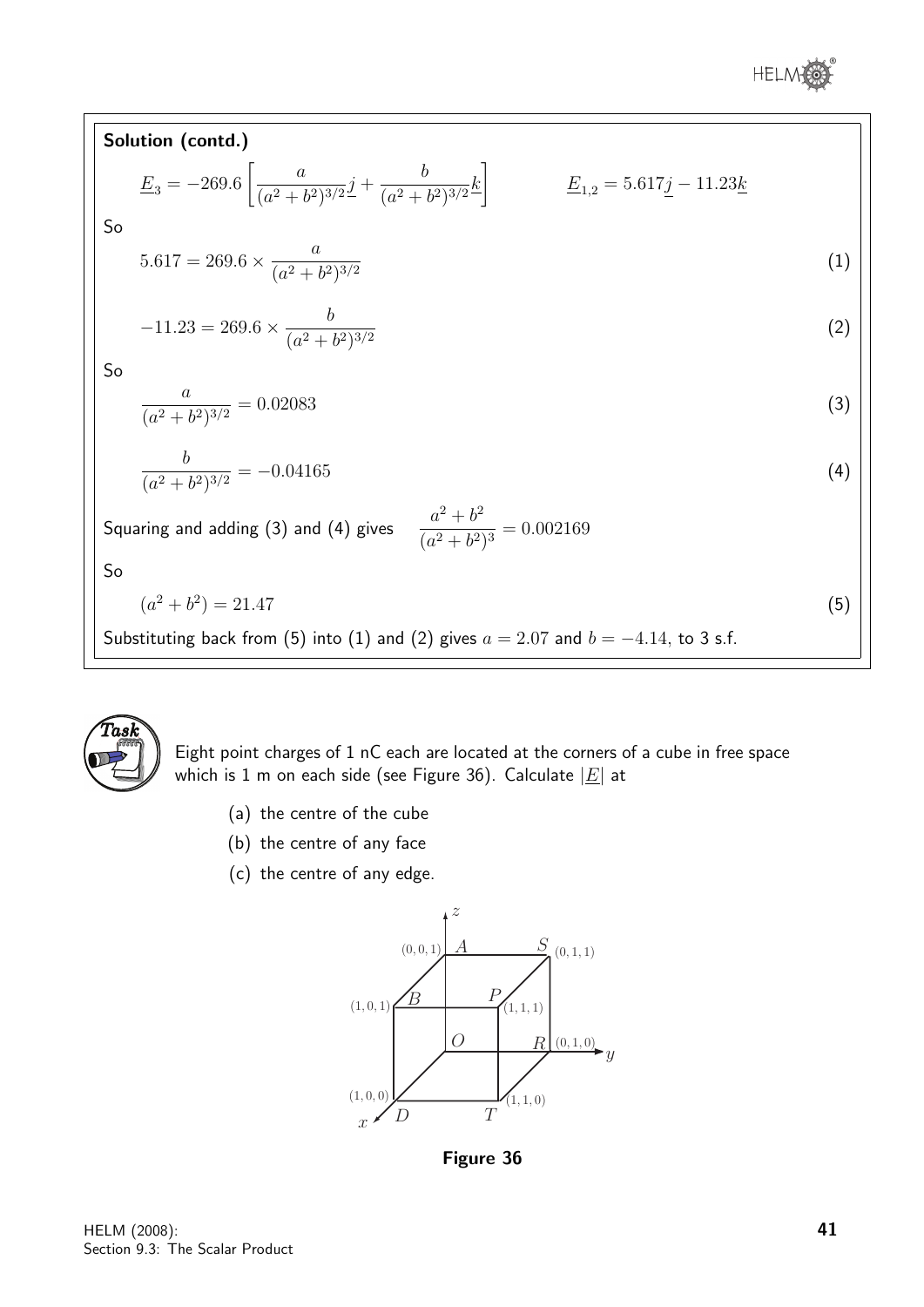#### Your solution

Work the problem on a separate piece of paper but record here your main results and conclusions.

#### Answer

(a) The field at the centre of the cube is zero because of the symmetrical distribution of the charges.

(b) Because of the symmetrical nature of the problem it does not matter which face is chosen in order to find the magnitude of the field at the centre of a face. Suppose the chosen face has corners located at  $P(1,1,1)$ ,  $T(1,1,0)$ ,  $R(0,1,0)$  and  $S(0,1,1)$  then the centre  $(C)$  of this face can be seen from the diagram to be located at  $C$  $\sqrt{1}$ 2 , 1, 1 2  $\setminus$ .

The electric field at C due to the charges at the corners  $P, T, R$  and S will then be zero since the field vectors due to equal charges located at opposite corners of the square  $PTRS$  cancel one another out. The field at C is then due to the equal charges located at the remaining four corners  $(OABD)$ of the cube, and we note from the symmetry of the cube, that the distance of each of these corners

from  $C$  will be the same. In particular the distance  $OC = \mathbb{R}$  $\sqrt{1}$ 2  $\setminus^2$  $+1^2+\left(\frac{1}{2}\right)$ 2

electric field  $\underline{E}$  at  $C$  due to the remaining charges can then be found using  $\underline{E} =$ 1  $4\pi\varepsilon_0$  $\sum_{i=1}^{4} \frac{q_i \cdot \underline{r}_i}{\cdots}$ 4  $|\underline{r}_i|^3$ 

where  $q_1$  to  $q_4$  are the equal charges  $(10^{-9}$  coulombs) and  $\underline{r}_1$  to  $\underline{r}_4$  are the vectors directed from the four corners, where the charges are located, towards C. In this case since  $q_1 = 10^{-9}$  coulombs and  $|\underline{r}_i|=\sqrt{1.5}$  for  $i=1$  to  $i=4$  we have

$$
\underline{E} = \frac{1}{4\pi\varepsilon_0} \frac{10^{-9}}{(1.5)^{3/2}} \left[ r_1 + r_2 + r_3 + r_4 \right],
$$
  
\nwhere  $r_1 = \underline{AC} = \begin{bmatrix} \frac{1}{2} \\ 1 \\ \frac{1}{2} \end{bmatrix} - \begin{bmatrix} 0 \\ 0 \\ 1 \end{bmatrix}$ ,  $r_2 = \underline{BC} = \begin{bmatrix} \frac{1}{2} \\ 1 \\ \frac{1}{2} \end{bmatrix} - \begin{bmatrix} 1 \\ 0 \\ 1 \end{bmatrix}$  etc.  
\nThus  $\underline{E} = \frac{1}{4\pi\varepsilon_0} \frac{10^{-9}}{(1.5)^{3/2}} \begin{bmatrix} 0 \\ 4 \\ 0 \end{bmatrix}$   
\nand  $|\underline{E}| = \frac{1}{\pi\varepsilon_0} \frac{10^{-9}}{(1.5)^{3/2}} = \frac{10^{-9}}{\pi \times 8.854 \times 10^{-12} (1.5)^{3/2}} = 19.57 \text{ V m}^{-1}$ 

 $\setminus^2$ = √

 $1.5$  m. The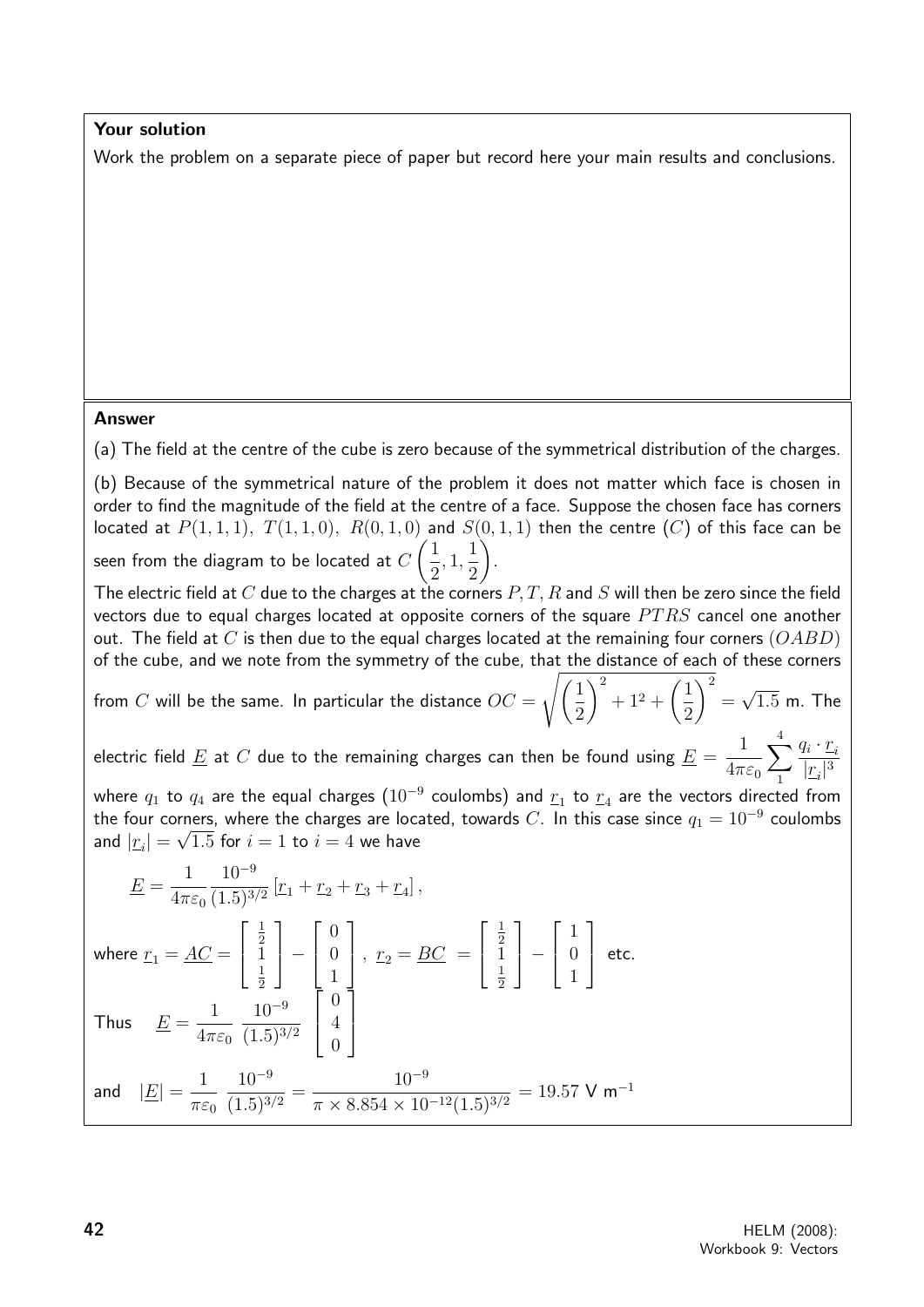

#### Answer

(c) Suppose the chosen edge to be used connects  $A(0,0,1)$  to  $B(1,0,1)$  then the centre point  $(G)$ will be located at  $G$  $\sqrt{1}$ 2 , 0, 1  $\setminus$ . By symmetry the field at  $G$  due to the charges at  $A$  and  $B$  will be zero. We note that the distances  $DG$ ,  $OG$ ,  $PG$  and  $SG$  are all equal. In the case of  $OG$  we calculate by Pythagoras that this distance is  $\sqrt{\left(\frac{1}{2}\right)^2}$ 2  $\setminus^2$  $+ 0^2 + 1^2 =$ √ 1.25. Similarly the distances  $TG$  and  $RG$  are equal to  $\sqrt{2.25}$ . Using the result that  $\underline{E} =$ 1  $4\pi\varepsilon_0$  $\sum_{i} \frac{q_i r_i}{\sqrt{q_i}}$  $rac{4i}{|r_i|^3}$  gives  $E =$  $10^{-9}$  $4\pi\varepsilon_0$  $\sqrt{ }$  $\overline{\phantom{a}}$ 1  $(1.25)^{3/2}$  $\sqrt{ }$  $\int$  $\mathcal{L}$  $\sqrt{ }$  $\overline{\phantom{a}}$  $-\frac{1}{2}$  $\begin{bmatrix} 2 \\ 0 \end{bmatrix}$ 1 1  $| +$  $\sqrt{ }$  $\overline{\phantom{a}}$ 1 2 0 1 1  $| +$  $\sqrt{ }$  $\overline{\phantom{a}}$  $-\frac{1}{2}$  $^{-2}$ 0 1  $| +$  $\sqrt{ }$  $\overline{\phantom{a}}$ 1  $\frac{2}{-1}$  $\theta$ 1  $\overline{1}$  $\mathcal{L}$  $\mathcal{L}$  $\int$  $+$ 1  $(2.25)^{3/2}$  $\sqrt{ }$  $\int$  $\mathcal{L}$  $\sqrt{ }$  $\overline{1}$  $-\frac{1}{2}$  $^{-2}$ 1 1  $| +$  $\sqrt{ }$  $\overline{\phantom{a}}$ 1  $\frac{2}{-1}$ 1 1  $\overline{1}$  $\mathcal{L}$  $\mathcal{L}$  $\int$ 1  $\overline{1}$ =  $10^{-9}$  $4\pi\varepsilon_0$  $\sqrt{ }$  $\overline{\phantom{a}}$ 1  $(1.25)^{3/2}$  $\sqrt{ }$  $\overline{\phantom{a}}$ 0  $-2$ 2 1  $| +$ 1  $(2.25)^{3/2}$  $\sqrt{ }$  $\overline{\phantom{a}}$ 0  $-2$ 2 1  $\overline{1}$ 1  $\frac{1}{2}$ =  $10^{-9}$  $4\pi\varepsilon_0$  $\sqrt{ }$  $\overline{1}$  $\overline{0}$ −2.02367 2.02367 1  $\overline{1}$ Thus  $|\underline{E}| =$  $10^{-9}$  $4 \times \pi \times 8.854 \times 10^{-12}$  $\sqrt{0^2 + (-2.02367)^2 + (2.02367)^2}$  $= 25.72$  V m<sup>-1</sup> (2 d.p.).